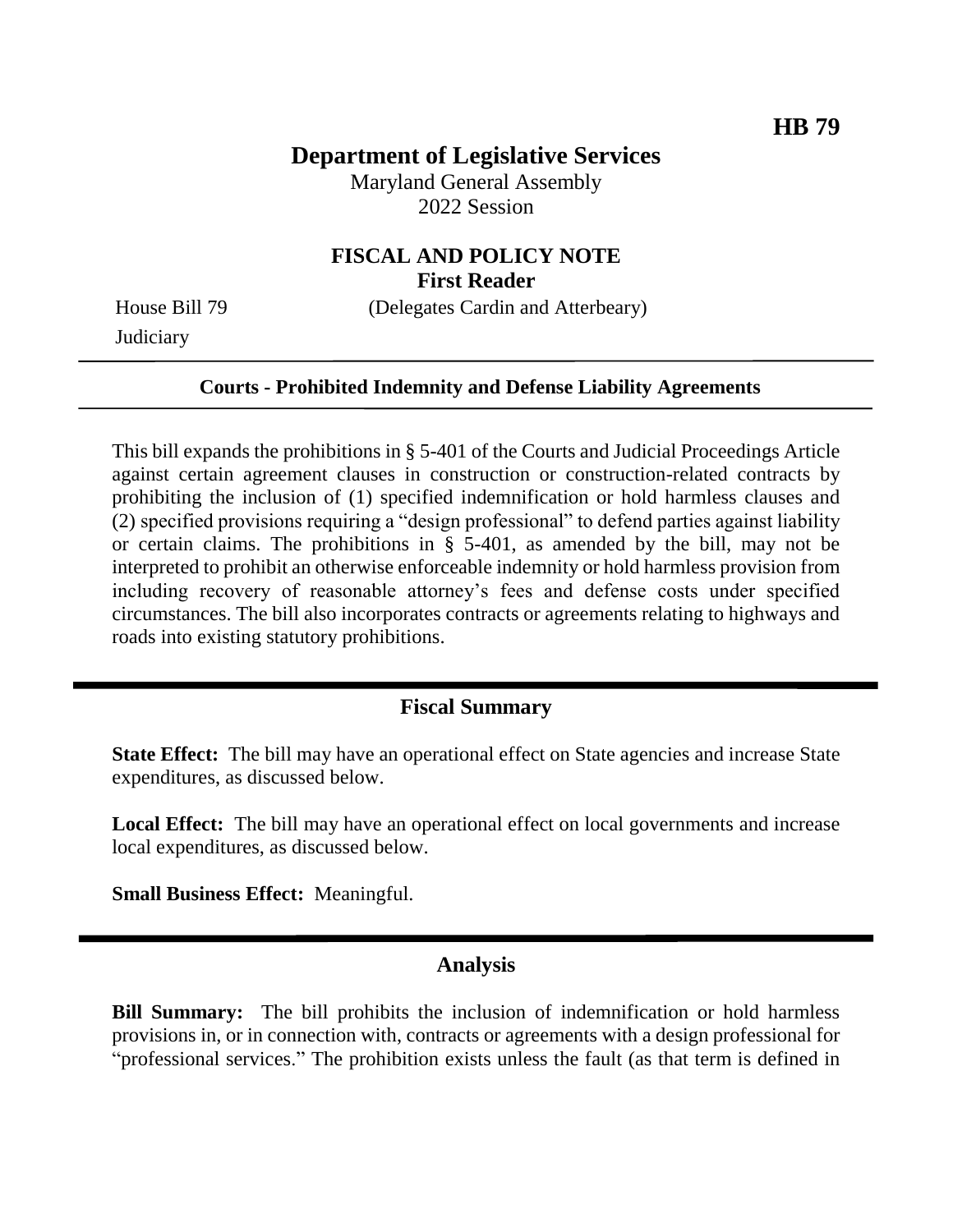the bill) of the design professional or its "derivative parties" is the "proximate cause" of the loss, damage, or expense indemnified.

The bill also prohibits any clause requiring the design professional to defend a promisee or any other person against liability or claims for damages or expenses, including attorney's fees, alleged to be caused by the professional negligence of the design professional or its derivative parties. This type of clause is void and unenforceable and against public policy.

Section 5-401, as amended by the bill, may not be interpreted to prohibit an otherwise enforceable indemnity or hold harmless provision in any contract or agreement from including recovery of reasonable attorney's fees and defense costs (as that term is defined in the bill) actually incurred by the promisee to defend against third-party claims for damages, losses, or expenses in cases where the fault of the promisor or its derivative parties is determined to be the proximate cause of the defense costs to be indemnified.

A "design professional" is a licensed architect, certified interior designer, licensed landscape architect, professional engineer, or professional land surveyor.

"Derivative parties" means a party's subcontractors, agents, employees, or other persons for which the party may be liable or responsible as a result of any statutory, tort, or contractual duty.

**Current Law:** At common law, a contract can be unenforceable if it has an illegal purpose, is contrary to public policy, or is unconscionable, among other reasons. In general, under § 5-401 of the Courts Article, construction or property maintenance contracts or agreements indemnifying the promisee against liability for damages resulting from the sole negligence of the promisee or indemnitee, or their agents or employees, are against public policy and are void and unenforceable. This prohibition also applies to architectural, engineering, inspecting, and surveying services.

Also, with respect to these same types of contracts or agreements, an agreement to defend or pay the costs of defending promisees or indemnitees against liability for damages arising out of bodily injury to any person or damage to property caused by or resulting from the sole negligence of the promisee or the indemnitee, or their agents or employees, is void and unenforceable as a matter of public policy under State law.

However, these prohibitions do not apply to an insurance contract, a general indemnity agreement required for a surety bond, worker's compensation, or any other agreement issued by an insurer.

**State Fiscal Effect:** The bill has an operational effect and *may* result in increased litigation expenditures for affected State agencies. Due to the irregular occurrence of these claims

HB 79/ Page 2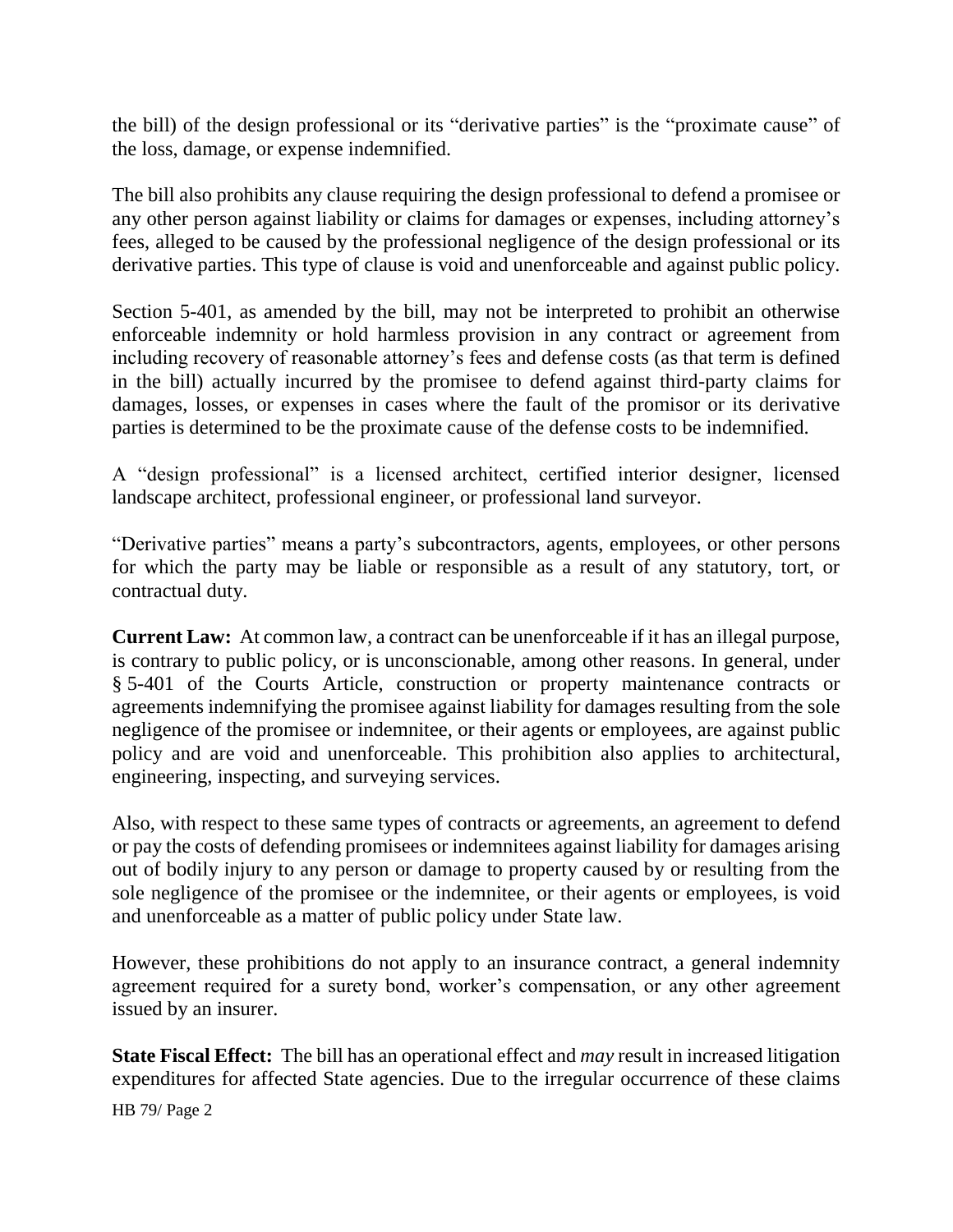and the broad range and complexity of potential claims, potential expenditures under the bill cannot be reliably determined at this time.

According to the Maryland Transportation Authority (MDTA), the indemnification and duty to defend provisions under § 5-401(a)(4) and (a)(5) of the bill are standard provisions contained in its design professional and construction contracts. MDTA advises that the proposed legislation may have an impact on MDTA, but the amount is not determinable. While claims involving construction contracts do occur periodically, MDTA cannot recall a claim involving a design professional in at least 11 years.

According to MDTA, the bill (1) requires MDTA to change its existing contract language; (2) imposes a higher standard (proximate cause) before seeking indemnity from specified types of vendors/contractors; and (3) requires MDTA to defend claims initially and then seek reimbursement for costs of defense if the contractor is determined to be the proximate cause. Current MDTA contractual language requires a contractor to indemnify MDTA/State for actions "arising out of or resulting from [their] errors, omissions, negligent acts...." Also, under the current "duty to defend," the Office of the Attorney General counsel within MDTA acts in a consulting capacity; the bill requires MDTA to take a more active role in its legal defense, as discussed above.

The State Highway Administration (SHA) does not anticipate a fiscal impact from the bill. However, provisions in SHA's requests for proposals appear to contain indemnification language that is similar to MDTA's contractual language.

According to the Department of General Services (DGS), which is the control agency for architectural and engineering procurements, indemnity is a legal and equitable remedy that, when negotiated, will alleviate the State from having to pay out claims and damages that were not the State's fault but the fault of the consultant, contractor, or other party. However, DGS also acknowledges that with the exception of instances involving patents, copyrights, and records, its architectural and engineering contracts do *not* contain the clauses rendered void and enforceable under the bill.

The Treasurer's Office (STO) advises that the bill does not have a fiscal impact on claims paid out of the State Insurance Trust Fund. According to STO, economic damages would be generally included as part of any bodily injury or property damage claim and paid if the State were negligent. STO is unaware of any claims whereby the State was negligent but was able to pass the economic losses off to a State contractor.

Local Fiscal Effect: To the extent that local government contracts contain provisions affected by the bill, the bill may have an operational effect on local governments and may increase local expenditures.